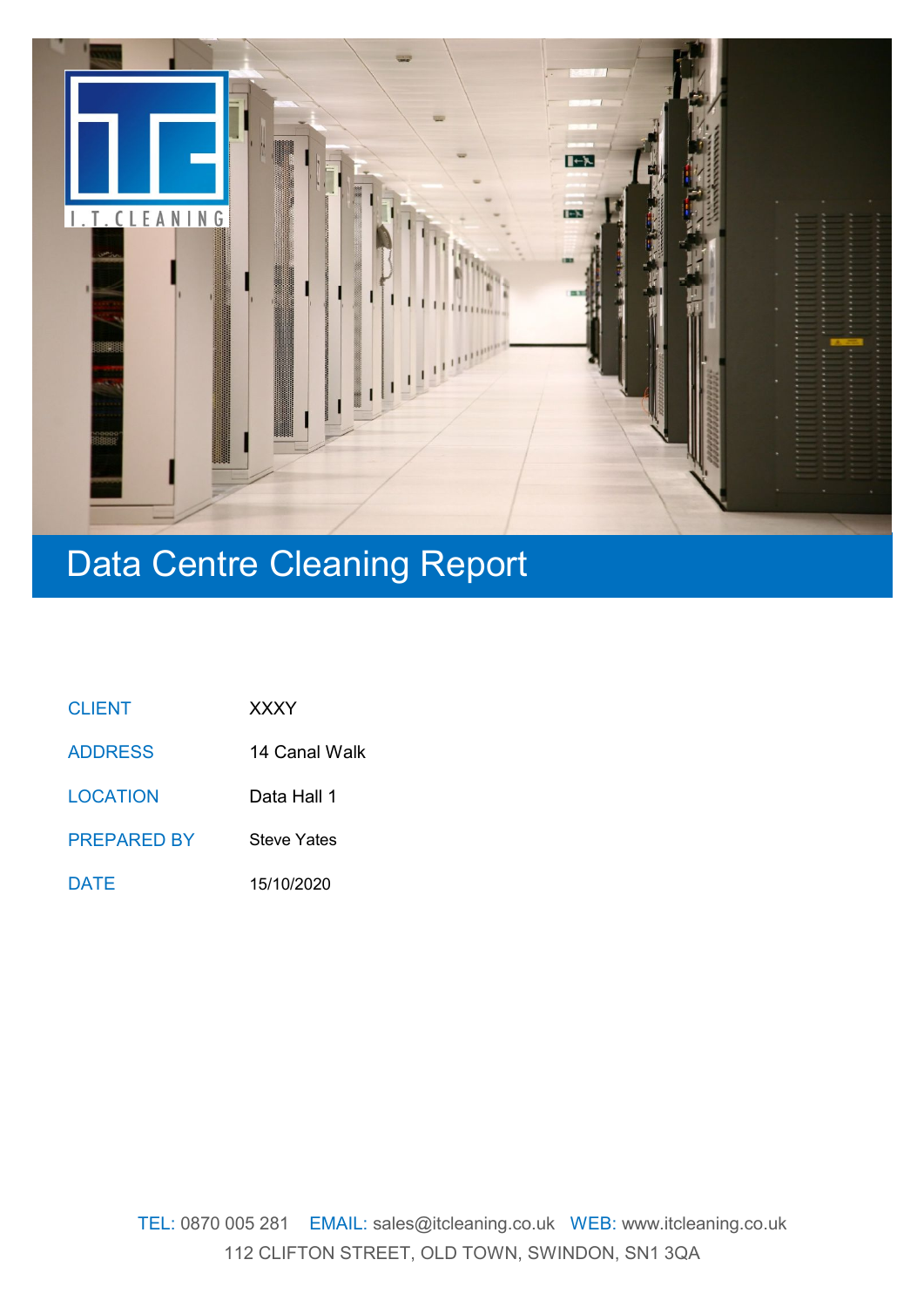## ROOM REPORT & LOCATIONS



Specification: ISO 14644-1 2015 Class 8 clean.

Underfloor void: Dust from rockwool was found in places especially at top end of the data hall. All area vacuumed and wiped as required.

High Level: Perspex was tack wiped very little dust was present.

Tops of Cabinets: Very dusty lots of brown dust present. Rockwool is made from reheated lave when this disintegrates it again becomes rock. Vacuumed and wiped.

Cabinets: Very dusty on all surfaces, inside hot aisles all vacuumed and wiped. Equipment tops vacuumed. Bottoms of cabinets in cold aisle vacuumed.

Floor: Buffed with high speed white white pad.

ISO: The room passed ISO 14644-1 2015 Class 7, better than the required class 8.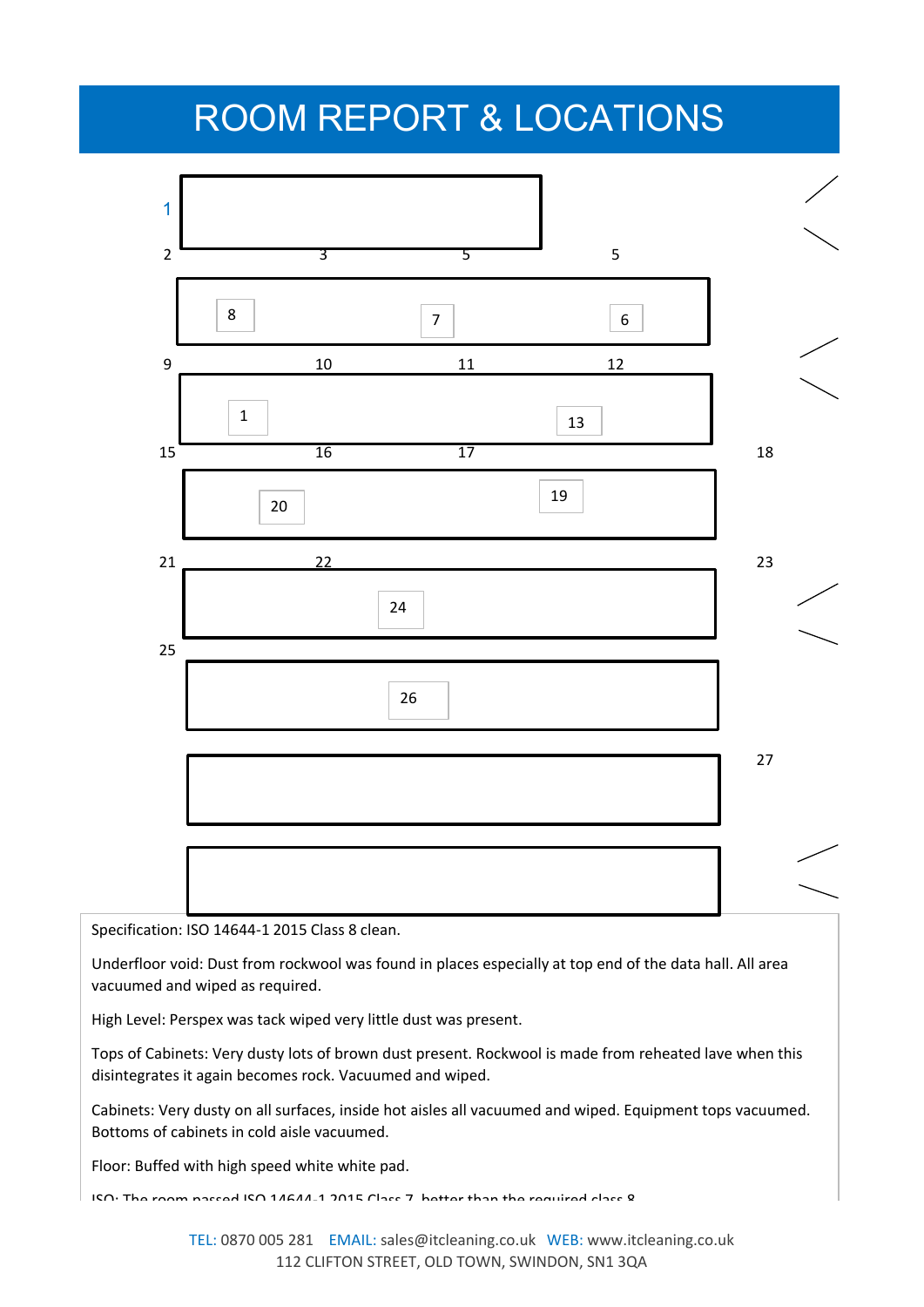# COLLECTED DATA

| <b>TIMESTAMP</b>      | <b>LOCATION</b> | 0.5 MICRON                  | <b>1.0 MICRON</b>           | <b>5.0 MICRON</b>   |
|-----------------------|-----------------|-----------------------------|-----------------------------|---------------------|
|                       | (Name)          | (particles/m <sup>3</sup> ) | (particles/m <sup>3</sup> ) | (particles/ $m^3$ ) |
| 15/10/2020 13:52:49   | POD1_01         | 150000                      | 54500                       | 1816                |
| 15/10/2020 13:53:28   | POD1_02         | 150000                      | 40700                       | 202                 |
| 15/10/2020 13:54:12   | POD1 03         | 150000                      | 33500                       | 101                 |
| 15/10/2020 13:55:19   | POD1_04         | 160000                      | 63200                       | 2119                |
| 15/10/2020 13:56:02   | POD1_05         | 170000                      | 40200                       | 908                 |
| 15/10/2020 13:56:49   | POD1_06         | 160000                      | 34900                       | 101                 |
| 15/10/2020 13:57:33   | POD1 07         | 170000                      | 44300                       | 1715                |
| 15/10/2020 13:58:28   | POD1 08         | 190000                      | 65500                       |                     |
| 15/10/2020 13:59:12   | POD1_09         | 150000                      | 48700                       | 101                 |
| 15/10/2020 13:59:54   | POD1_10         | 140000                      | 32600                       | 101                 |
| 15/10/2020 14:01:01   | POD1_11         | 120000                      | 29000                       |                     |
| 15/10/2020 14:01:43   | POD1_12         | 140000                      | 30600                       | 101                 |
| 15/10/2020 14:02:24   | POD1_13         | 130000                      | 27300                       | 101                 |
| 15/10/2020 14:03:10   | POD1_14         | 120000                      | 27100                       | 202                 |
| 15/10/2020 14:04:39   | POD1_15         | 140000                      | 48200                       | 1110                |
| 15/10/2020 14:05:30   | POD1 16         | 160000                      | 41100                       | 238                 |
| 15/10/2020 14:06:38   | POD1_17         | 160000                      | 48800                       | 1009                |
| 15/10/2020 14:07:37   | POD1_18         | 200000                      | 64100                       | 101                 |
| 15/10/2020 14:08:25   | POD1_19         | 120000                      | 28200                       | 1312                |
| 15/10/2020 14:09:07   | POD1_20         | 130000                      | 24900                       | 101                 |
| 15/10/2020 14:09:49   | POD1_21         | 120000                      | 26800                       | 807                 |
| 15/10/2020 14:10:48   | POD1_22         | 120000                      | 43100                       | 2128                |
| 15/10/2020 14:12:07   | POD1_23         | 120000                      | 30700                       | 504                 |
| 15/10/2020 14:14:38   | POD1_24         | 190000                      | 76600                       |                     |
| 15/10/2020 14:15:32   | POD1_25         | 140000                      | 40300                       | 504                 |
| <b>MAX</b>            |                 | 200000                      | 76600                       | 2128                |
| <b>CLASS 8 LIMITS</b> |                 | 3520000                     | 832200                      | 29300               |
| PERCENTAGE OF LIMIT   |                 |                             |                             |                     |
| <b>Maximum</b>        |                 | 6%                          | 9%                          | 7%                  |
| <b>CLASS 7 LIMITS</b> |                 | 352000                      | 83220                       | 2930                |
| PERCENTAGE OF LIMIT   |                 |                             |                             |                     |
| <b>Maximum</b>        |                 | 57%                         | 92%                         | 73%                 |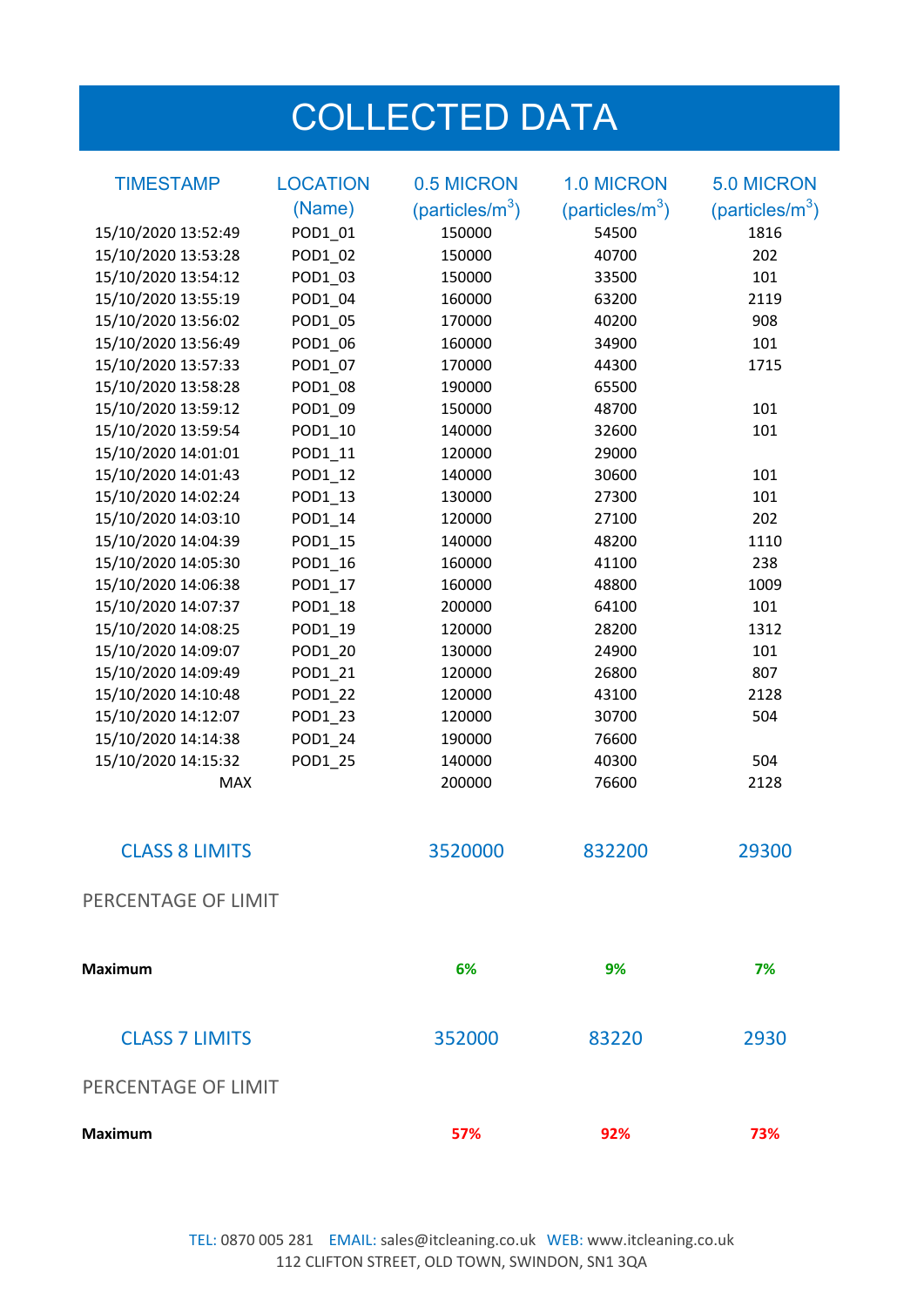

### CERTIFICATE OF CONFORMITY

#### XXXY

14 Canal Walk Data Hall 1

**Specification Achieved**

### **ISO 14644 Class 7**

| <b>Specification Required:</b> | Class 8 or better                       |                                      |
|--------------------------------|-----------------------------------------|--------------------------------------|
| Date:                          | 15/10/2020                              | This certificate is valid for 1 year |
| Time:                          | 14:17                                   |                                      |
| Tester:                        | <b>Steve Yates</b>                      |                                      |
| Test Instrument:               | Light house Solair 5100+                |                                      |
| Area tested:                   | m <sup>2</sup><br>908                   |                                      |
| Number of tests locations:     | 27                                      |                                      |
| Sample protocol:               | Regular Spaces across the room          |                                      |
| Sample volume:                 | m <sup>3</sup><br>0.01                  |                                      |
| Sample time:                   | 21s                                     |                                      |
| Air flow:                      | <b>Non Directional</b>                  |                                      |
| Occupancy state:               | Operational                             |                                      |
| Particle sizes tested:         | $0.5 \mu m$ , 1.0 $\mu m$ , 5.0 $\mu m$ |                                      |
|                                |                                         |                                      |

### TEST RESULTS

| Particle Size | particles/m <sup>3</sup> | CLASS <sub>7</sub> |         | CLASS 8     |           |
|---------------|--------------------------|--------------------|---------|-------------|-----------|
| 0.5 micron    | 200,000                  | <b>PASS</b>        | 352,000 | <b>PASS</b> | 3.520.000 |
| 1.0 micron    | 76.600                   | <b>PASS</b>        | 83.220  | <b>PASS</b> | 832.200   |
| 5.0 micron    | 2.128                    | <b>PASS</b>        | 2.930   | <b>PASS</b> | 29.300    |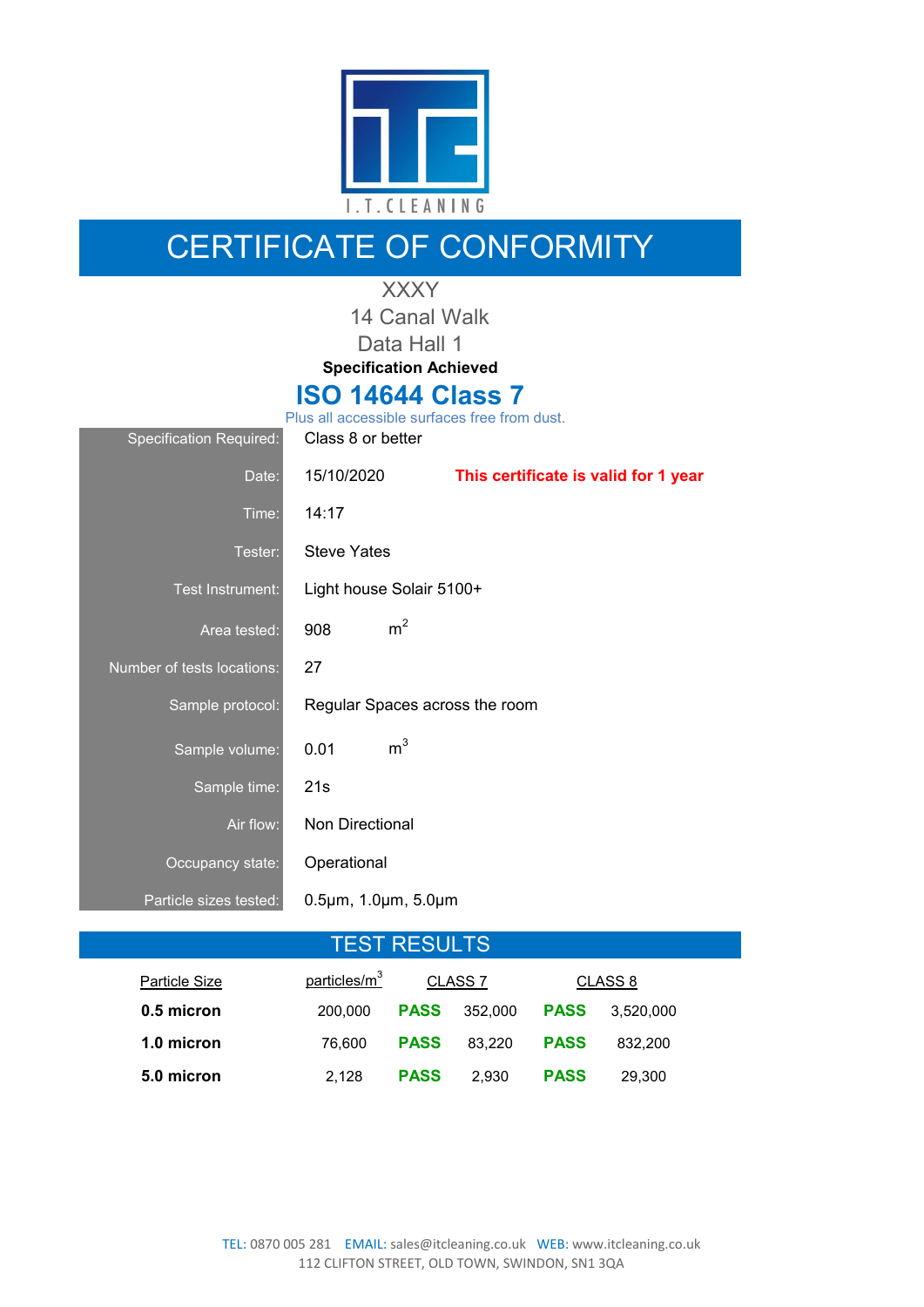## GRAPHICAL RESULTS



Percentage of ISO 14644 - Class 8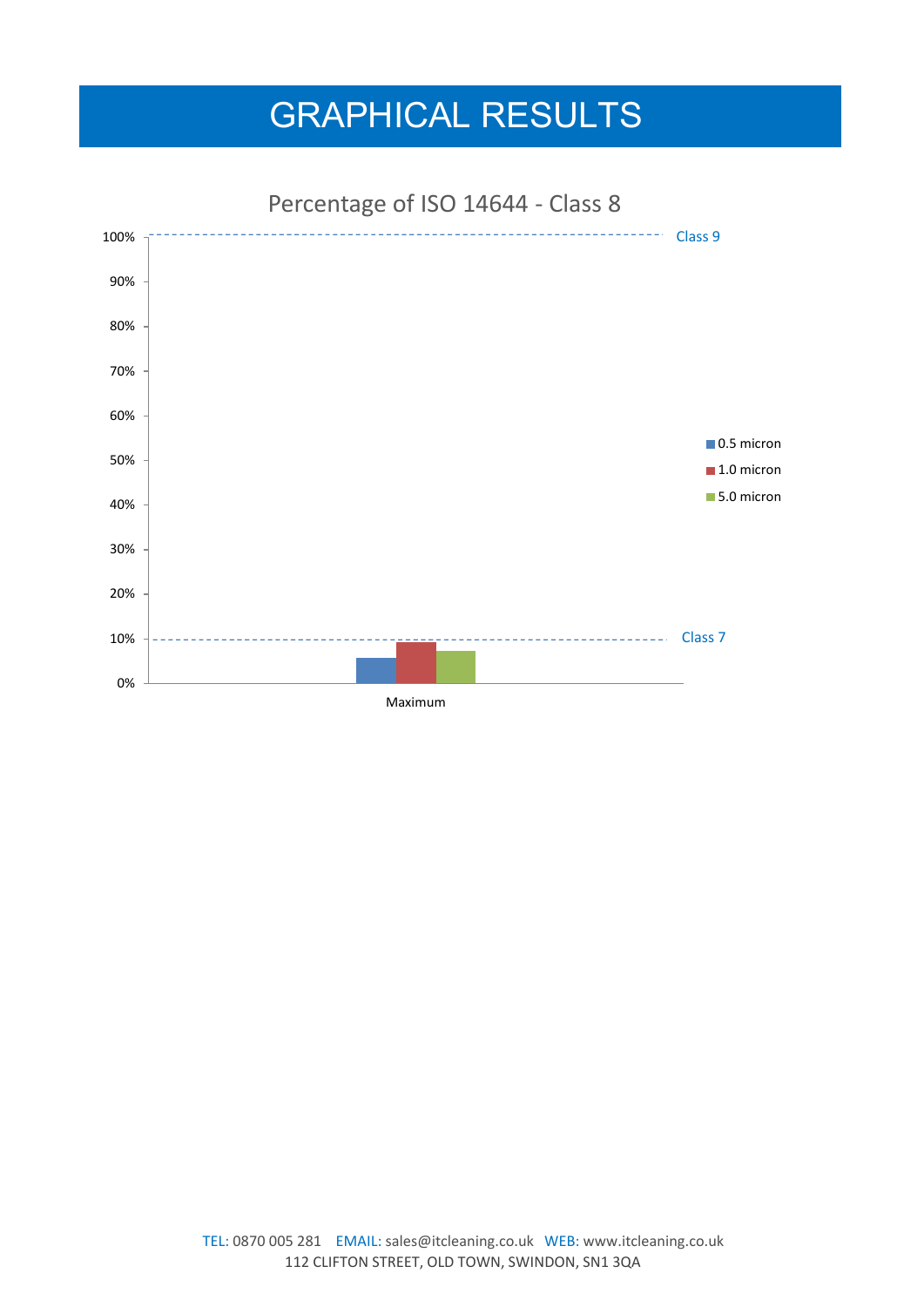| <b>Class</b>     | Number of Particles per Cubic Meter by Micrometer Size |                  |                  |                  |           |                  |
|------------------|--------------------------------------------------------|------------------|------------------|------------------|-----------|------------------|
|                  | $0.1 \text{ um}$                                       | $0.2 \text{ um}$ | $0.3 \text{ um}$ | $0.5 \text{ um}$ | 1 um      | $5 \mathrm{~um}$ |
| ISO <sub>1</sub> | 10                                                     | 2                |                  |                  |           |                  |
| ISO <sub>2</sub> | 100                                                    | 24               | 10               | 4                |           |                  |
| ISO <sub>3</sub> | 1,000                                                  | 237              | 102              | 35               | 8         |                  |
| ISO <sub>4</sub> | 10,000                                                 | 2,370            | 1,020            | 352              | 83        |                  |
| ISO <sub>5</sub> | 100,000                                                | 23,700           | 10,200           | 3,520            | 832       | 29               |
| ISO 6            | 1,000,000                                              | 237,000          | 102,000          | 35,200           | 8,320     | 293              |
| ISO <sub>7</sub> |                                                        |                  |                  | 352,000          | 83,200    | 2,930            |
| ISO <sub>8</sub> |                                                        |                  |                  | 3,520,000        | 832,000   | 29,300           |
| ISO <sub>9</sub> |                                                        |                  |                  | 35,200,000       | 8,320,000 | 293,000          |

#### **Airborne Particulate Cleanliness Classes ISO 14644**

#### ISO-14644-1 Classification of Air Cleanliness

Cleanliness class designations and quantity have changed from FS209E (see Table 1). Along with the obvious change to metric measure of air volume, ISO 14644-1 adds three additional classes.

IT Cleaning Ltd Specification for Data Room class 8 clean; Air particulate levels to Class 8 or better plus all accessible surfaces free from dust.

#### Strategic Testing: (Table 1) Schedule of Tests to Demonstrate Continuing Compliance.

| <b>Test Parameter</b>             | <b>Class</b>   | <b>Maximum Time</b><br>Interval | <b>Test Procedure</b> |
|-----------------------------------|----------------|---------------------------------|-----------------------|
| <b>Particle Count Test</b>        | ≤ ISO 5        | 6 Months                        | ISO 14644-1 Annex A   |
|                                   | $>$ ISO 5      | 12 Months                       |                       |
| Air Pressure<br><b>Difference</b> | All<br>Classes | 12 Months                       | ISO 14644-1 Annex B5  |
| Airflow                           | All<br>Classes | 12 Months                       | ISO 14644-1 Annex B4  |

#### **Definitions**

Operational Populated room, equipment is live Occupied Populated room, equipment is not live Unoccupied Unpopulated room